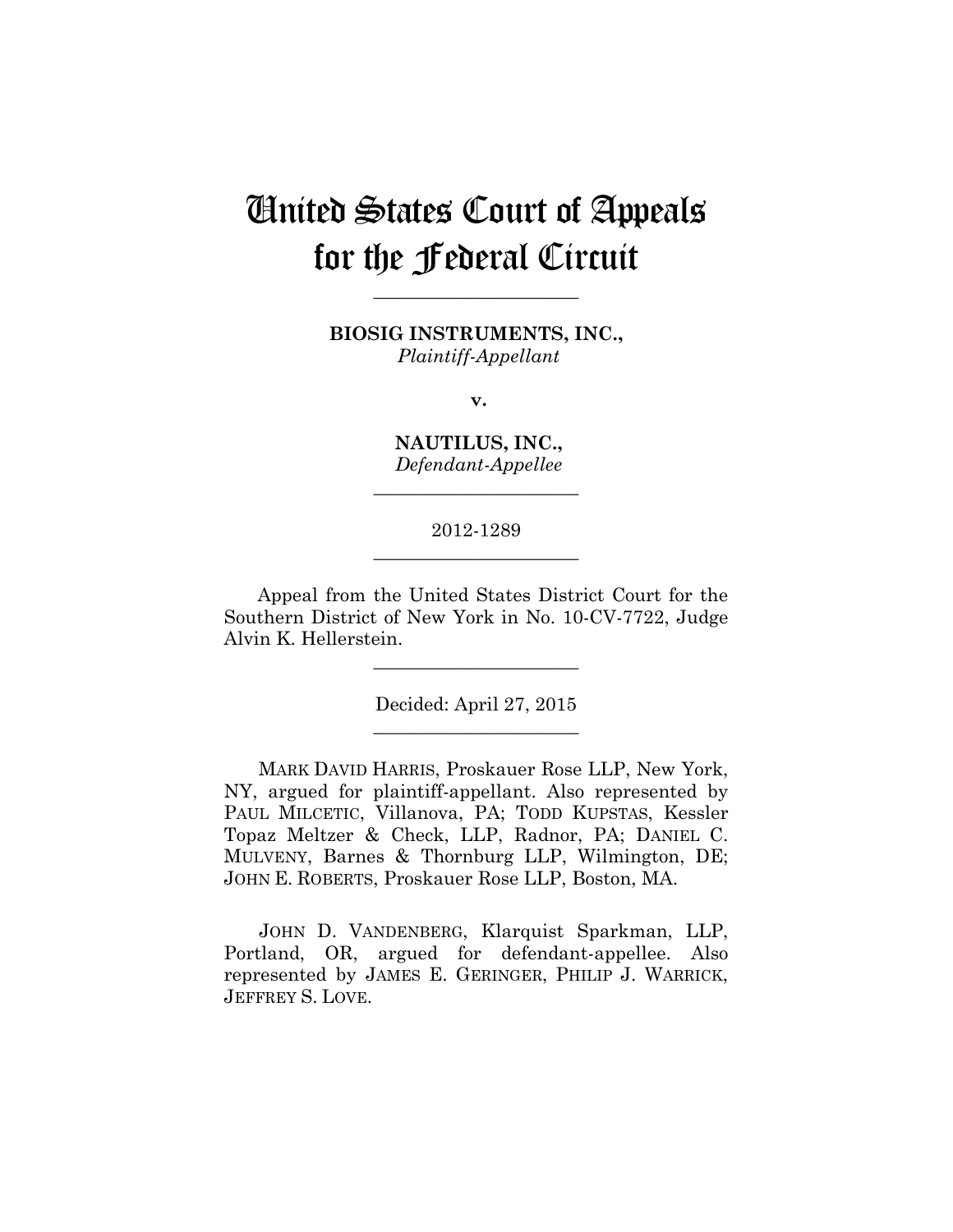## Before NEWMAN, SCHALL, and WALLACH, *Circuit Judges.* WALLACH, *Circuit Judge.*

**\_\_\_\_\_\_\_\_\_\_\_\_\_\_\_\_\_\_\_\_\_\_** 

This case is before us on remand from the United States Supreme Court. Biosig Instruments, Inc. ("Biosig") is the assignee of U.S. Patent No. 5,337,753 ("the '753 patent"), directed to a heart rate monitor associated with an exercise apparatus and/or exercise procedures. Biosig brought a patent infringement action against Nautilus, Inc. ("Nautilus") in district court alleging that Nautilus infringed claims 1 and 11 of the '753 patent. After claim construction, Nautilus filed a motion for summary judgment seeking, in relevant portion, to have the '753 patent held invalid for indefiniteness. The district court granted Nautilus's motion, and Biosig appealed. This court found the claims at issue were not invalid for indefiniteness, and reversed and remanded for further proceedings. Nautilus petitioned for certiorari, and the Supreme Court vacated and remanded this court's decision. On remand, we maintain our reversal of the district court's determination that Biosig's patent claims are indefinite.

#### **BACKGROUND**

The facts of this case were recited in detail in this court's previous opinion and need not be repeated in full here. *Nautilus, Inc. v. Biosig Instruments, Inc.* (*Nautilus I*), 715 F.3d 891, 898 (Fed. Cir. 2013) In summary, the '753 patent is directed to a heart rate monitor that purports to improve upon the prior art by effectively eliminating "noise" signals during the process of detecting a user's heart rate. '753 patent col. 1 ll. 5–10. The '753 patent discloses an apparatus preferably mounted on exercise equipment that measures heart rates by, inter alia, processing electrocardiograph ("ECG") signals from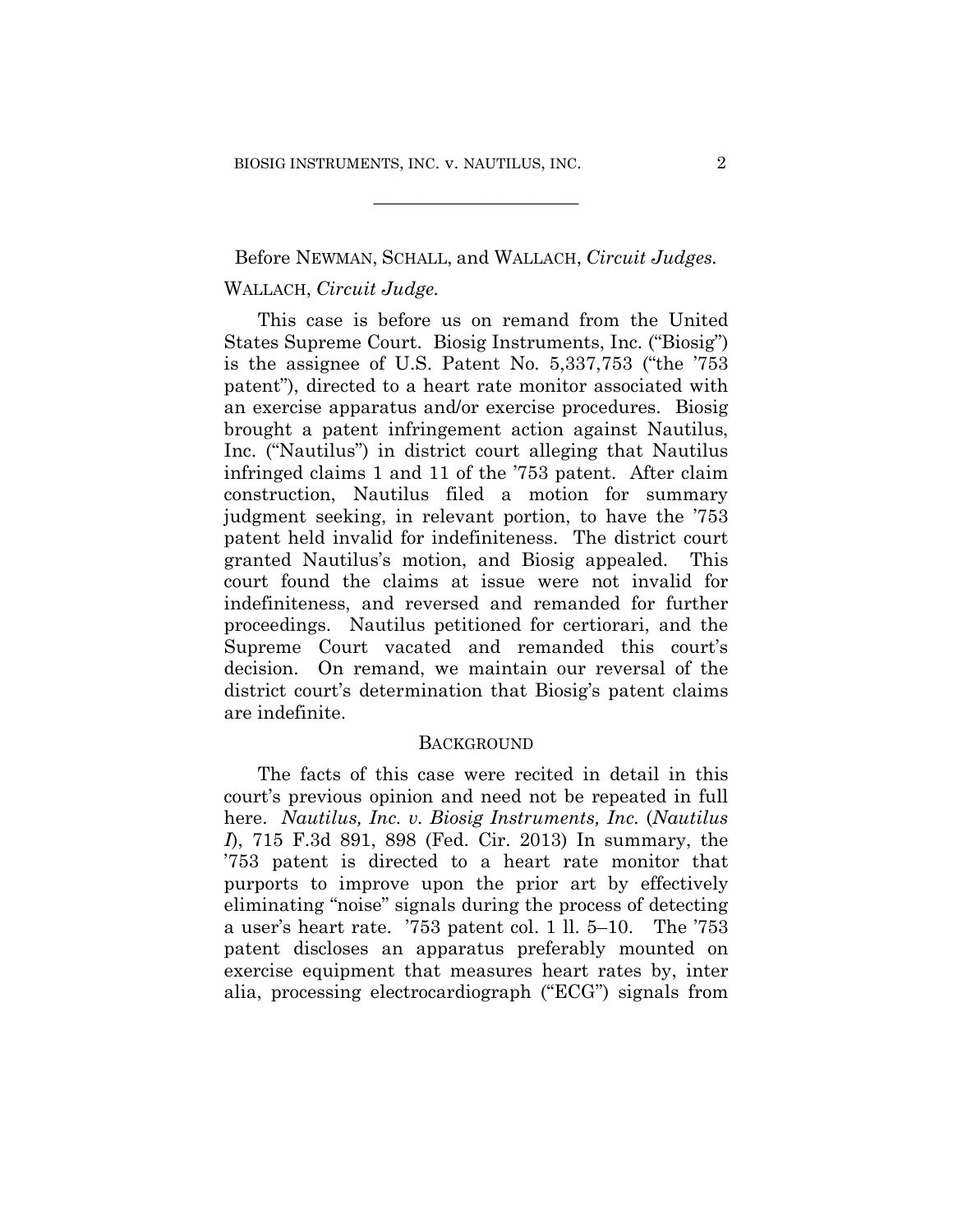which electromyogram ("EMG") signals are substantially removed. *Id.* col. 1. ll. 36–41. Claim 1 is representative and recites, in relevant part:

1. A heart rate monitor for use by a user in association with exercise apparatus and/or exercise procedures, comprising:

an elongate member;

electronic circuitry including a difference amplifier having a first input terminal of a first polarity and a second input terminal of a second polarity opposite to said first polarity;

said elongate member comprising a first half and a second half;

a first live electrode and a first common electrode mounted on said first half *in spaced relationship* with each other;

a second live electrode and a second common electrode mounted on said second half *in spaced relationship* with each other;

said first and second common electrodes being connected to each other and to a point of common potential . . . .

*Id.* col. 5 ll. 17–36 (emphases added).

Biosig sued Nautilus for infringement of the '753 patent in August 2004. After several reexamination proceedings, Biosig reinstituted a patent infringement action against Nautilus on October 8, 2010. On August 11, 2011, the district court conducted a *Markman* hearing, and on September 29, 2011, issued its order construing certain disputed claim terms. On November 10, 2011, Nautilus moved under Federal Rule of Civil Procedure 56 for summary judgment on two issues: infringement and invalidity for indefiniteness. On February 22, 2012, the district court granted Nautilus's motion, holding the '753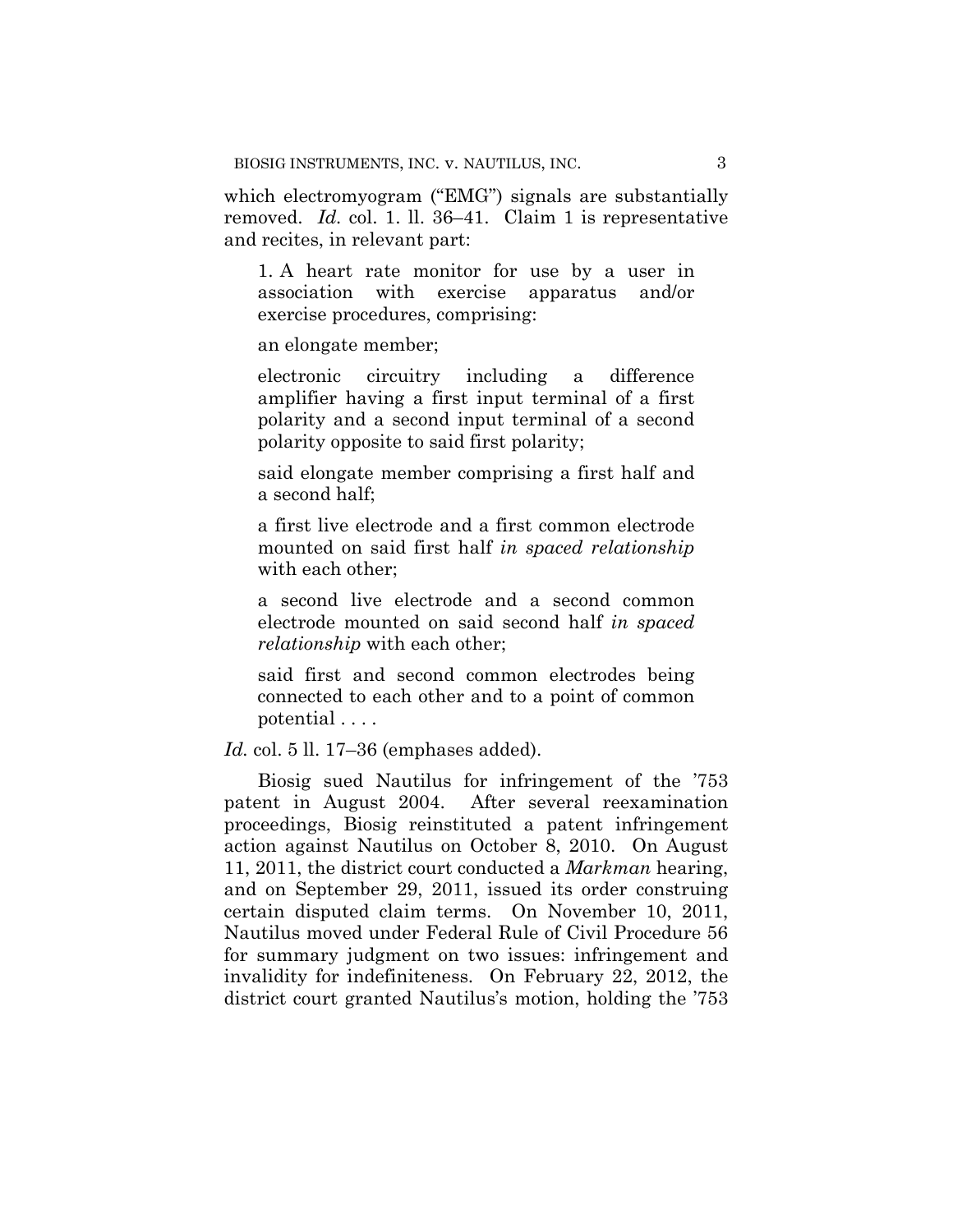patent's "spaced relationship" term as recited in claim 1 was indefinite as a matter of law. The court did not decide the issue of infringement.

On appeal, this court reversed and remanded. Citing precedent, we stated that a claim is indefinite "only when it is 'not amenable to construction' or 'insolubly ambiguous.'" *Nautilus I*, 715 F.3d at 898 (quoting *Datamize, LLC v. Plumtree Software, Inc.*, 417 F.3d 1342, 1347 (Fed. Cir. 2005)). Under that standard, we determined the '753 patent survived indefiniteness review. Considering the "intrinsic evidence," we found that it provided "certain inherent parameters of the claimed apparatus, which to a skilled artisan may be sufficient to understand the metes and bounds of 'spaced relationship.'" *Id.* at 899.

The Supreme Court granted certiorari, 134 S. Ct. 896 (2014), and, rejecting our "not amenable to construction or insolubly ambiguous" standard, vacated and remanded. *Nautilus, Inc. v. Biosig Instruments, Inc.* (*Nautilus II*), 134 S. Ct. 2120 (2014). In its decision, the Court articulated the standard to be applied: "[W]e hold that a patent is invalid for indefiniteness if its claims, read in light of the specification delineating the patent, and the prosecution history, fail to inform, with *reasonable certainty* those skilled in the art about the scope of the invention." *Id*. at 2124 (emphasis added).

This court has jurisdiction pursuant to 28 U.S.C.  $§ 1295(a)(1) (2012).$ 

#### **DISCUSSION**

#### I. Standard of Review & Legal Framework

A patent must "conclude with one or more claims particularly pointing out and distinctly claiming the subject matter which the applicant regards as [the]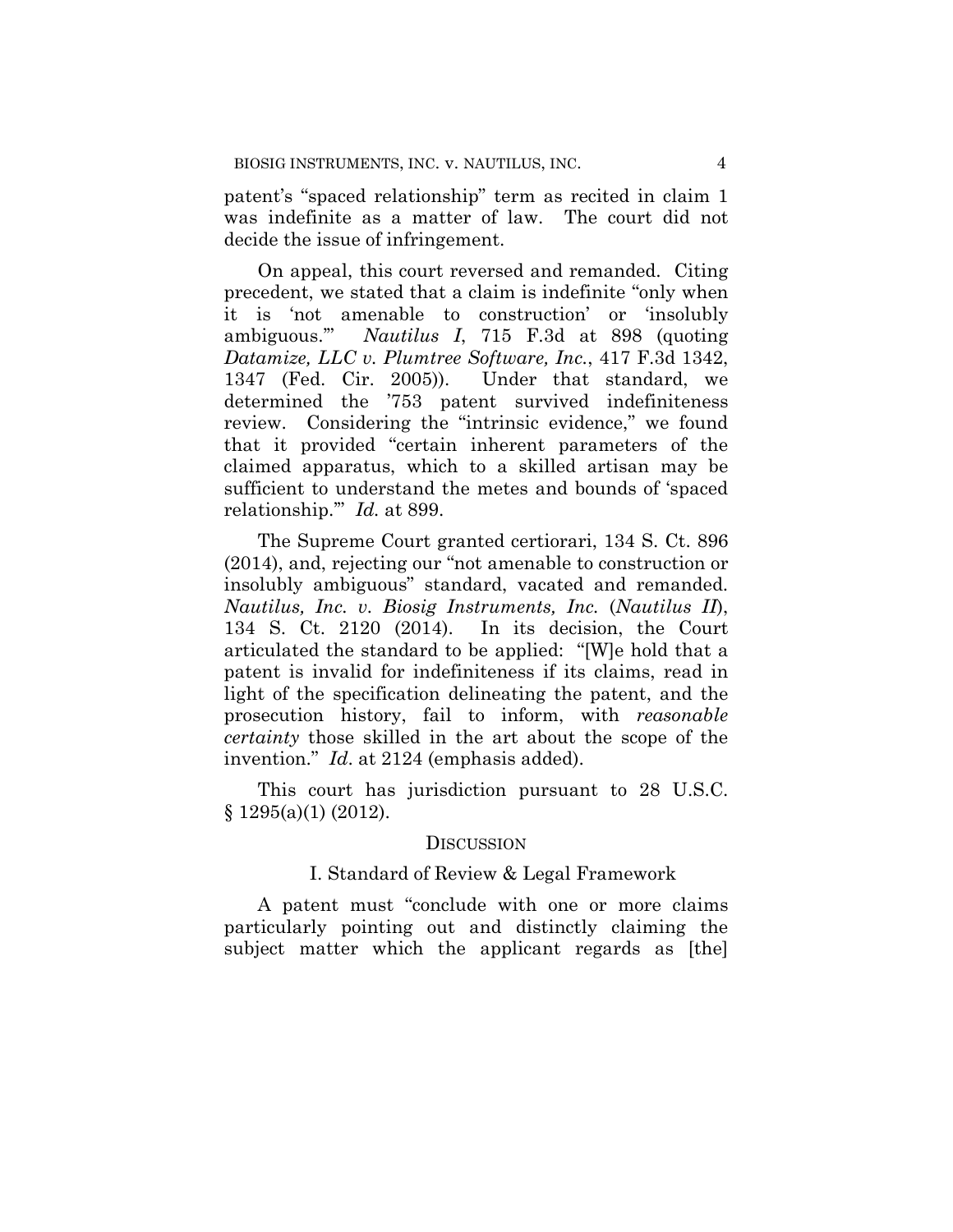invention."  $35 \text{ U.S.C.}$  §  $112 \text{ T } 2 (2006).$ <sup>1</sup> A claim is invalid for indefiniteness if its language, when read in light of the specification and the prosecution history, "fail[s] to inform, with reasonable certainty, those skilled in the art about the scope of the invention." *Nautilus II*, 134 S. Ct. at 2124. We review the district court's indefiniteness determination de novo. *Interval Licensing LLC v. AOL, Inc.*, 766 F.3d 1364, 1370 (Fed. Cir. 2014).

A patent is presumed valid under 35 U.S.C. § 282 and, "consistent with that principle, a [fact finder is] instructed to evaluate . . . whether an invalidity defense has been proved by clear and convincing evidence." *Microsoft Corp. v. i4i Ltd. P'ship*, 131 S. Ct. 2238, 2241 (2011).

"In the face of an allegation of indefiniteness, general principles of claim construction apply." *Enzo Biochem, Inc. v. Applera Corp.*, 599 F.3d 1325, 1332 (Fed. Cir. 2010) (internal quotation marks and citation omitted). "In that regard, claim construction involves consideration of primarily the intrinsic evidence, *viz.,* the claim language, the specification, and the prosecution history." *Id.* Though the ultimate construction of a claim term is a legal question reviewed de novo, underlying factual determinations made by the district court based on extrinsic evidence are reviewed for clear error*. Teva Pharm. USA, Inc. v. Sandoz, Inc.*, 135 S. Ct. 831, 842 (2015). In contrast, "when the district court reviews only evidence intrinsic to the patent (the patent claims and specifications, along with the patent's prosecution history), the judge's determination will amount solely to a

 $\overline{a}$ 

<sup>&</sup>lt;sup>1</sup> Paragraph 2 of 35 U.S.C. § 112 was replaced with newly designated § 112(b) when § 4(c) of the Leahy–Smith America Invents Act ("AIA"), Pub. L. No. 112–29, took effect on September 16, 2012. Because the application resulting in the patent was filed before that date, we will refer to the pre-AIA version of § 112.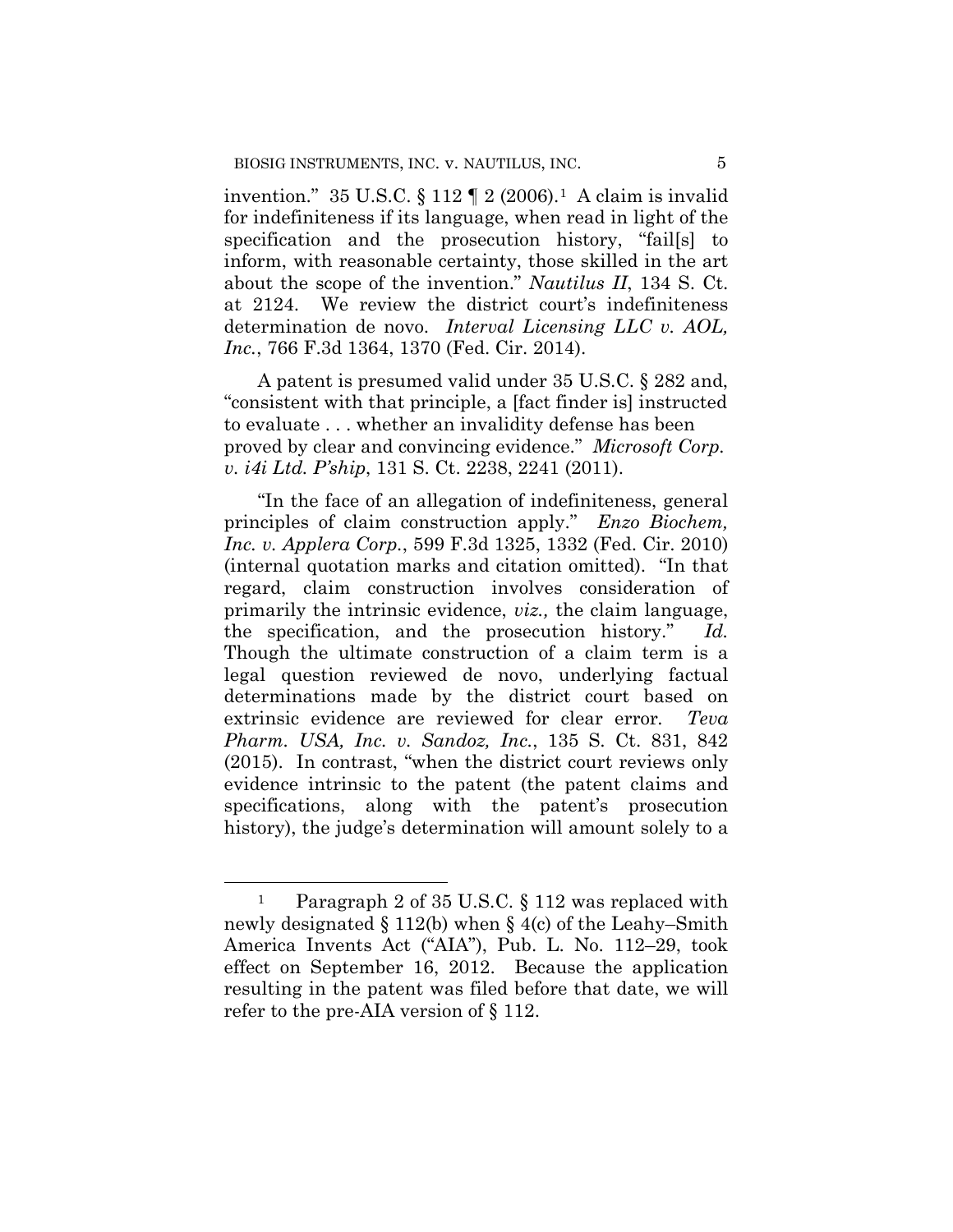determination of law, and the Court of Appeals will review that construction de novo." *Id*. at 841.

When a "word of degree" is used, the court must determine whether the patent provides "some standard for measuring that degree." *Enzo Biochem*, 599 F.3d at 1332; *Seattle Box Co., Inc. v. Indus. Crating & Packing, Inc.*, 731 F.2d 818, 826 (Fed. Cir. 1984). Recently, this court explained: "[w]e do not understand the Supreme Court to have implied in [*Nautilus II*], and we do not hold today, that terms of degree are inherently indefinite. Claim language employing terms of degree has long been found definite where it provided enough certainty to one of skill in the art when read in the context of the invention*.*" *Interval Licensing*, 766 F.3d at 1370. Moreover, when a claim limitation is defined in "purely functional terms," a determination of whether the limitation is sufficiently definite is "highly dependent on context (*e.g.*, the disclosure in the specification and the knowledge of a person of ordinary skill in the relevant art area)." *Halliburton Energy Servs., Inc. v. M-I LLC*, 514 F.3d 1244, 1255 (Fed. Cir. 2008).

Prior to the Supreme Court's decision in this case, a claim was indefinite when it was "insolubly ambiguous" or "not amenable to construction." *Datamize*, 417 F.3d at 1347 (internal quotations and citations omitted). In *Nautilus II*, the Supreme Court observed that § 112, ¶ 2 requires "a delicate balance." 134 S. Ct. at 2128 (quoting *Festo Corp. v. Shoketsu Kinzoku Kogyo Kabushiki Co.*, 535 U.S. 722, 731 (2002)). On one hand, the Court noted, the definiteness requirement must take into account the inherent limitations of language*.* "Some modicum of uncertainty," the Court recognized, is the "'price of ensuring the appropriate incentives for innovation.'" *Id.* (quoting *Festo Corp*, 535 U.S. at 741). On the other hand, the Court explained, a patent must be precise enough to afford clear notice of what is claimed, thereby "appris[ing] the public of what is still open to them. Otherwise there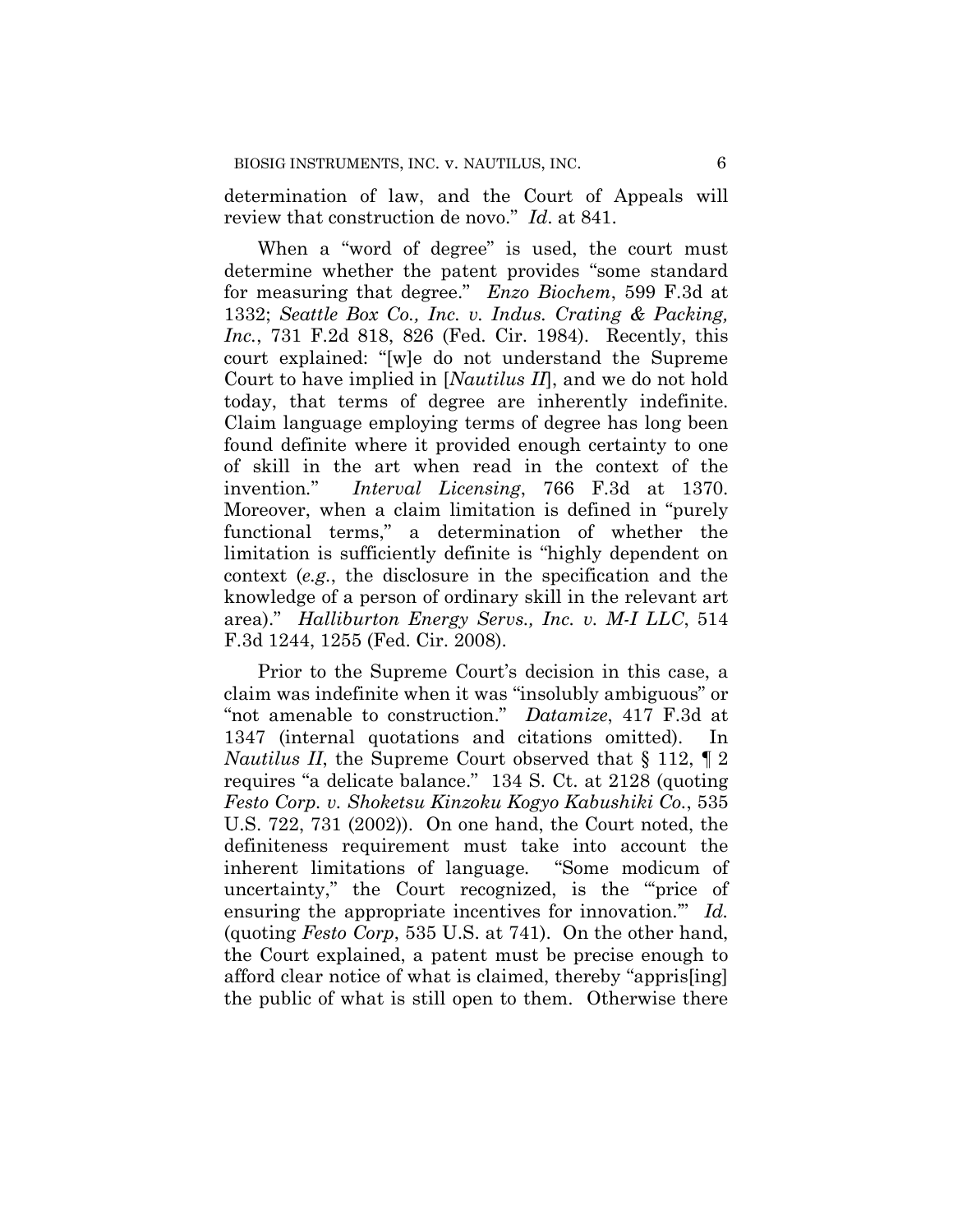would be a zone of uncertainty which enterprise and experimentation may enter only at the risk of infringement claims." *Id.* at 2129 (internal quotation marks and citations omitted). The Court further explained the policy rationale: "absent a meaningful definiteness check . . . patent applicants face powerful incentives to inject ambiguity into their claims." *Id.* 

Balancing these competing interests, the Supreme Court held that "[t]o determine the proper office of the definiteness command, ... we read  $\S 112$ ,  $\S 2$  to require that a patent's claims, viewed in light of the specification and prosecution history, inform those skilled in the art about the scope of the invention with *reasonable certainty*." *Id*. (emphasis added). "The standard adopted" by the Supreme Court "mandates clarity, while recognizing that absolute precision is unattainable." *Id.* at 2129. It also accords with opinions of the Court stating that "the certainty which the law requires in patents *is not greater than is reasonable*, having regard to their subject-matter." *Id.* (quoting *Minerals Separation, Ltd. v. Hyde*, 242 U.S. 261, 270 (1916) (emphasis added)).

### II. The Sole Issue Presented Here Is Indefiniteness

On remand from the Supreme Court, the sole issue presented to this court is whether the district court erred in holding the '753 patent invalid for indefiniteness. In particular, the district court held that "spaced relationship" as recited in claim 1, and referring to the spacing between the common and live electrodes, was not distinctly pointed out and particularly claimed in the patent in violation of 35 U.S.C. § 112, ¶ 2.

Before this court, Nautilus and Biosig dispute whether the Supreme Court articulated a new, stricter standard or whether, in rejecting the phrases "insolubly ambiguous" and "amenable to construction," the Court was primarily clarifying that a patent's claims must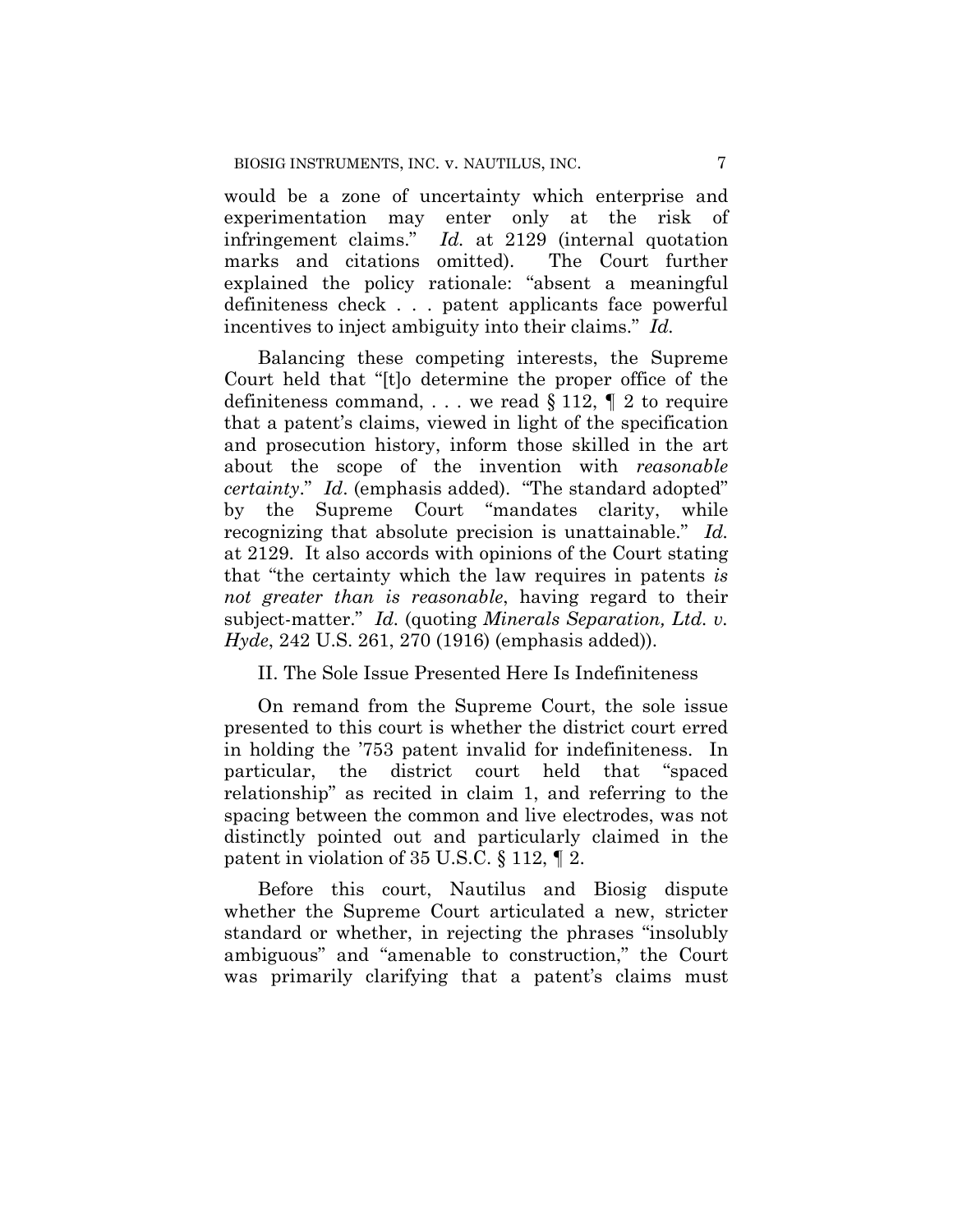inform those skilled in the art with "reasonable certainty" of what is claimed.

Nautilus argues the Supreme Court's mandate requires this court to find the term "spaced relationship" indefinite because "the original intrinsic evidence point[s] in two opposite directions, leaving the claims' boundaries—and thus the potential avenues for follow-on innovation—fundamentally uncertain." Nautilus's Supp. Br. 14. According to Nautilus, "spaced relationship" could mean "a special spacing critical in some way to the recited result" or it could mean the opposite, that it is not limited or linked by the recited result. *Id.* at 14, 17.

Biosig counters that "'reasonable certainty' is not a new standard; it is the degree of clarity in patent claiming that has governed for nearly one hundred years." Biosig's Supp. Br. 3. According to Biosig, "the Supreme Court did not indicate that [this court, in *Nautilus I*,] had been led astray by either of the disapproved phrases. Its main concern, rather, was that the use of those phrases by the Federal Circuit could send the wrong message to district courts and the patent bar." *Id.* at 4 (citing *Nautilus II*, 134 S. Ct. at 2130 & n.8).

## III. Reasonable Certainty Under Nautilus II Is a Familiar Standard

As the Supreme Court emphasized in *Nautilus II*, § 112 "requires that a patent specification 'conclude with one or more claims particularly pointing out and distinctly claiming the subject matter'" of the invention. 134 S. Ct. at 2124. The Court found too imprecise our "insolubly ambiguous" standard, and instead held that "a patent is invalid for indefiniteness if its claims, read in light of the specification delineating the patent, and the prosecution history, *fail to inform*, *with reasonable certainty*, those skilled in the art about the scope of the invention." *Id.* (emphasis added).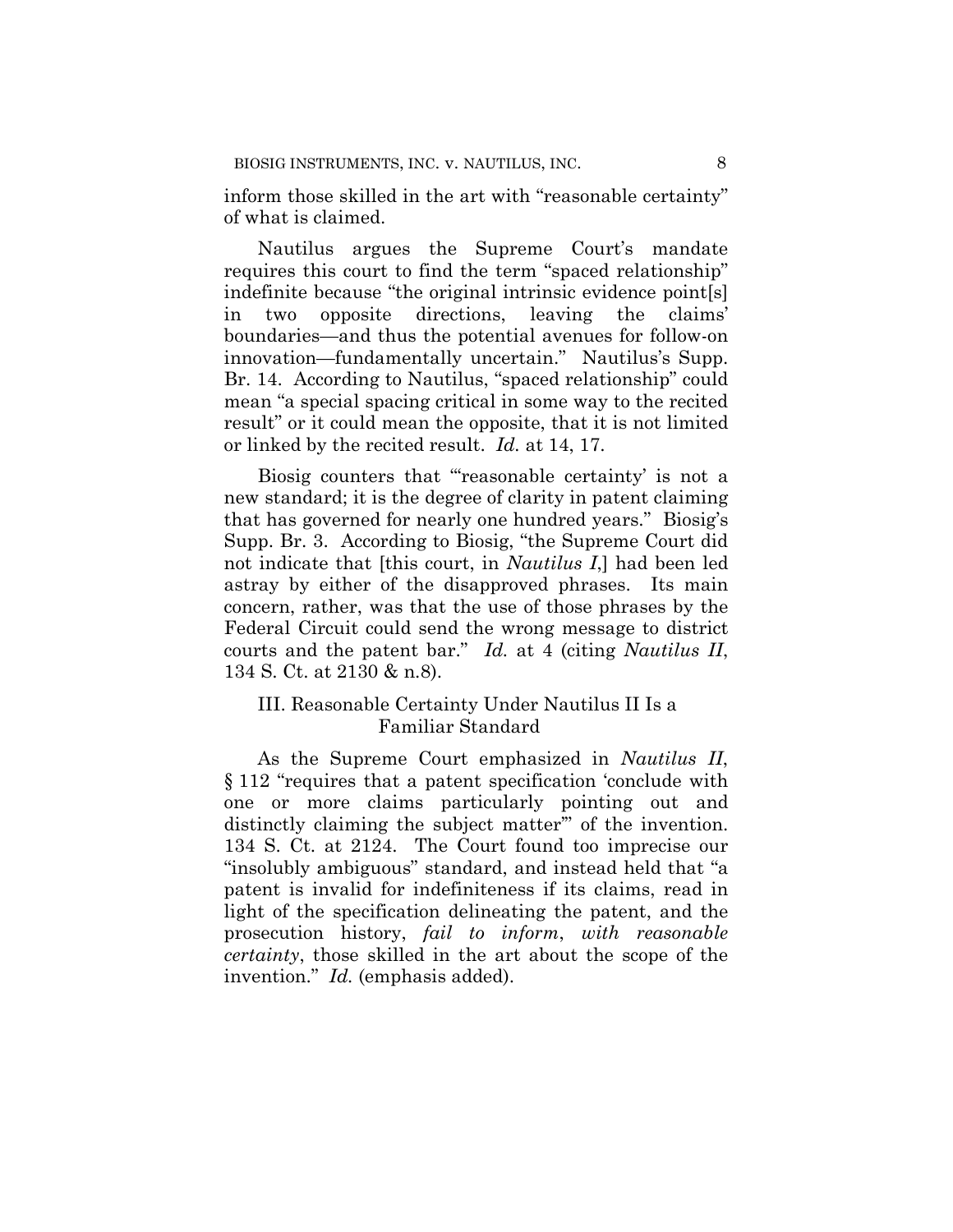The Court has accordingly modified the standard by which lower courts examine allegedly ambiguous claims; we may now steer by the bright star of "reasonable certainty," rather than the unreliable compass of "insoluble ambiguity."

Reasonableness is the core of much of the common law, and "reasonable certainty" has been defined in broad spectra of the law. *See, e.g.*, *Palsgraf v. Long Island R.R. Co.*, 162 N.E. 99 (N.Y. 1928) (explaining the "reasonable [person]" foreseeability standard in tort); *cf. Jay v. Sec'y of Dep't of Health & Human Servs.*, 998 F.2d 979, 984 (Fed. Cir. 1993) (discussing whether a reasonable person could conclude a certain vaccine caused the child's death). The Supreme Court has articulated a spectrum for interpretation of the phrase "reasonable certainty."2

 <sup>2</sup> Prior to *Nautilus II*, the Court discussed "reasonable certainty" on numerous occasions. *See, e.g.*, *Kelo v. City of New London*, 545 U.S. 469, 487–88 (2005) (where petitioners argued the Court should require "reasonable certainty" that expected public benefits in a takings case would actually accrue, the Court declined to impose that "heightened form of review"); *Allentown Mack Sales & Serv., Inc. v. Nat'l Labor Review Bd.*, 522 U.S. 359, 369 (1998) (express disavowals by more than half of an employee bargaining unit would establish reasonable certainty of union nonsupport); *Coffy v. Republic Steel Corp.*, 447 U.S. 191, 197–99 (1980) (explaining "there must be a reasonable certainty that the benefit would have accrued if the employee had not gone into the military service"); *Ala. Power Co. v. Davis*, 431 U.S. 581, 587–88, 591 (1977) (reasonable certainty requirement for accrual of benefits in veteran's reemployment case satisfied where work history demonstrates veteran "would almost certainly have accumulated accredited service"); *Tilton v. Mo. Pac. R.R. Co.*, 376 U.S. 169, 180–81 (1964); *Boyce Motor Lines v. United States*, 342 U.S. 337, 340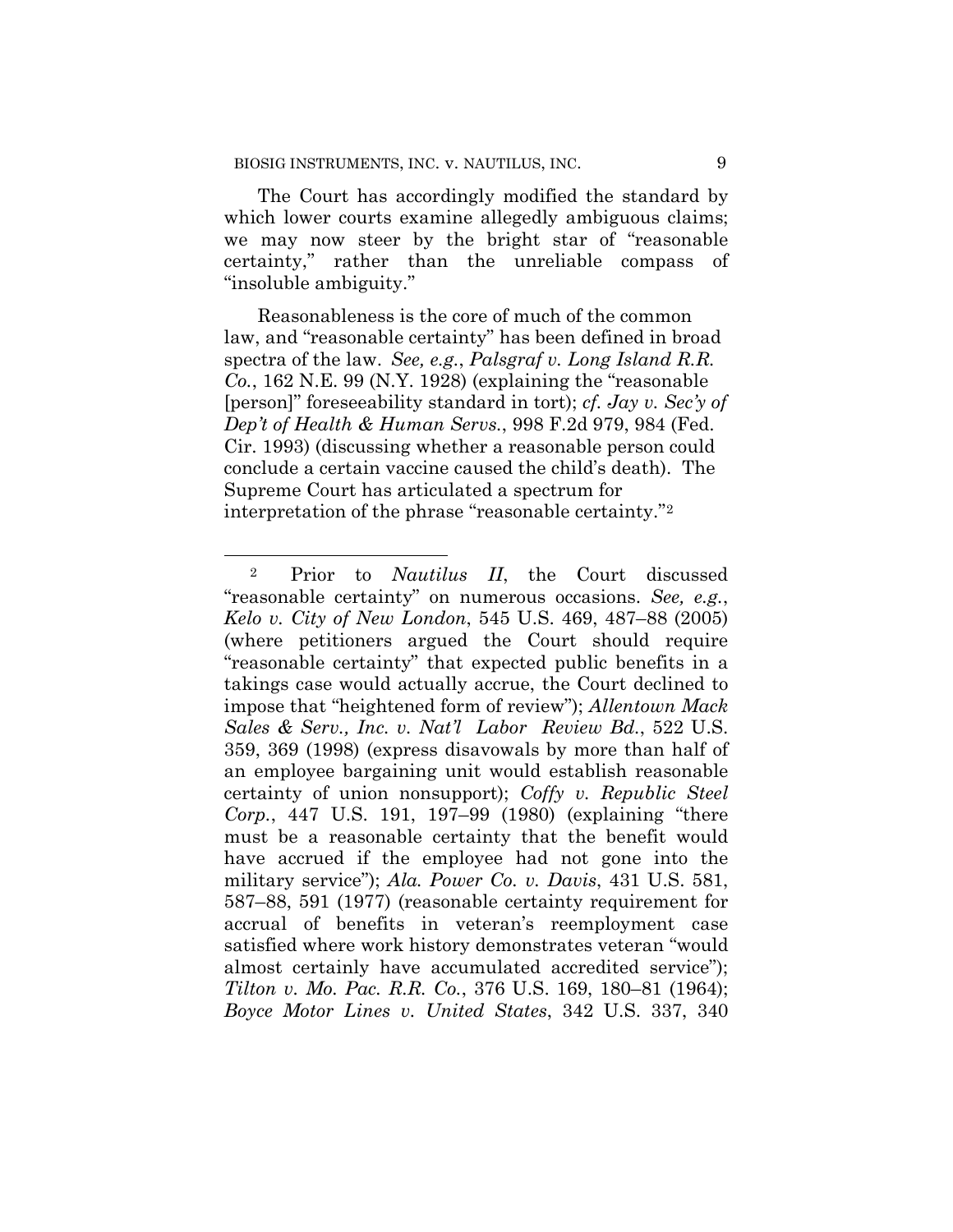(1952) (notice of conduct required by criminal statute must be sufficiently definite to guide its application, however "[t]he requirement of reasonable certainty does not preclude the use of ordinary terms to express ideas which find *adequate interpretation* in common usage and understanding") (emphasis added) (citation omitted); *United States v. Penn. Foundry & Mfg. Co.*, 337 U.S. 198, 207–08 (1949) (declining to accept the Court of Claims "rough estimate" as providing the reasonable certainty required for establishing damages); *United Carbon Co. v. Binney & Smith Co.*, 317 U.S. 228, 234 (1942) ("What on first impression [in a patent infringement action] appears to be reasonable certainty of dimension disappears when we learn that 'approximately one-sixteenth of an inch in diameter' includes a variation from approximately 1/4th to 1/100th of an inch. So read, the claims are but *inaccurate suggestions* of the functions of the product.") (emphasis added); *Palmer v. Conn. Ry. & Lighting Co.*, 311 U.S. 544, 558, 561 (1941) ("Certainty in the fact of damage is essential. [Reasonable] [c]ertainty as to the amount goes no further than to require a basis for a reasoned conclusion."); *Sheldon v. Metro-Goldwyn Pictures Corp.*, 309 U.S. 390, 404 (1940) (analogizing copyright damages to patent infringement, the Court found a reasonable certainty requirement satisfied not with "mathematical exactness," but only a "reasonable approximation"); *Sproles v. Binford*, 286 U.S. 374, 393 (1932) ("The requirement of reasonable certainty does not preclude the use of ordinary terms to express ideas which find adequate interpretation in common usage and understanding,"); *Hamilton-Brown Shoe Co. v. Wolf Bros. & Co.*, 240 U.S. 251, 261–62 (1916) (analogizing trademark damages to patent damages and holding "[t]he difficulty lies in ascertaining what proportion of the profit is due to the trademark . . . and as this cannot be ascertained with any reasonable certainty, it is more consonant with reason and justice that the owner of the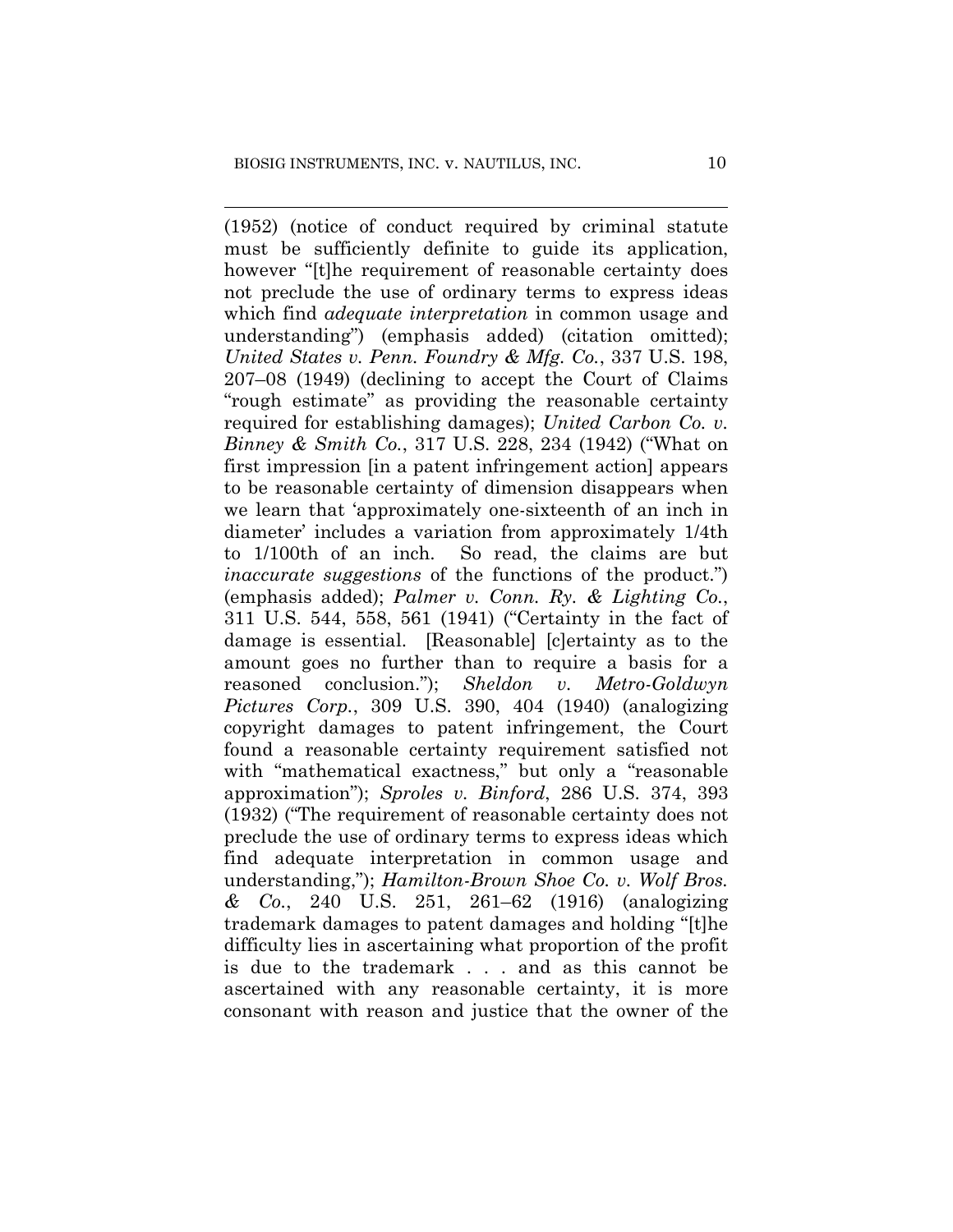Following the issuance of *Nautilus II*, this court applied the reasonable certainty standard in *DDR Holdings, LLC v. Hotels.com*, 773 F.3d 1245, 1260–61 (Fed. Cir. 2014). (after analogizing to facts from prior cases and applying a "reasonable certainty" standard, finding the term "look and feel" had an established meaning in the art as demonstrated by the trial record, thus informing those skilled in the art with reasonable certainty). In *Interval Licensing*, the "reasonable certainty" test was applied to determine whether one of the embodiments provided "a reasonably clear and exclusive definition," with a focus on the "relationship" between the embodiments and the claim language, and whether the embodiments created "objective boundaries" for those skilled in the art. 766 F.3d at 1371. The court also stated:

trademark should have the whole profit than that he should be deprived of any part of it by the fraudulent act of the defendant"); *Ont. Land Co. v. Yordy*, 212 U.S. 152, 157 (1909) ("The first requisite of an adequate description is that the land shall be identified with reasonable certainty; but the degree of certainty required is always qualified by the application of the rule that that is certain which can be made certain.") (quoting Jones on Law of Real Property in Conveyancing § 323); *Hetzel v. Balt. & Ohio R.R. Co.*, 169 U.S. 26, 38 (1898) ("In many cases [proof which excludes the possibility of a doubt] cannot be given, and yet there might be a reasonable certainty, founded upon inferences legitimately and properly deducible from the evidence . . . ."); *United States v. Smith*, 18 U.S 153, 160–62 (1820) (the crime of piracy is defined by the law of nations with reasonable certainty); *cf. Bell Atl. Corp. v. Twombly*, 550 U.S. 544, 578 n.5 (2007) (Stevens, J., dissenting); *Boyde v. California*, 494 U.S. 370, 393 n.2 (1990); *Thor Power Tool Co. v. Comm'r*, 439 U.S. 522, 543–44 (1979); *Pub. Util. Comm'n v. United States*, 355 U.S. 534, 552 (1958).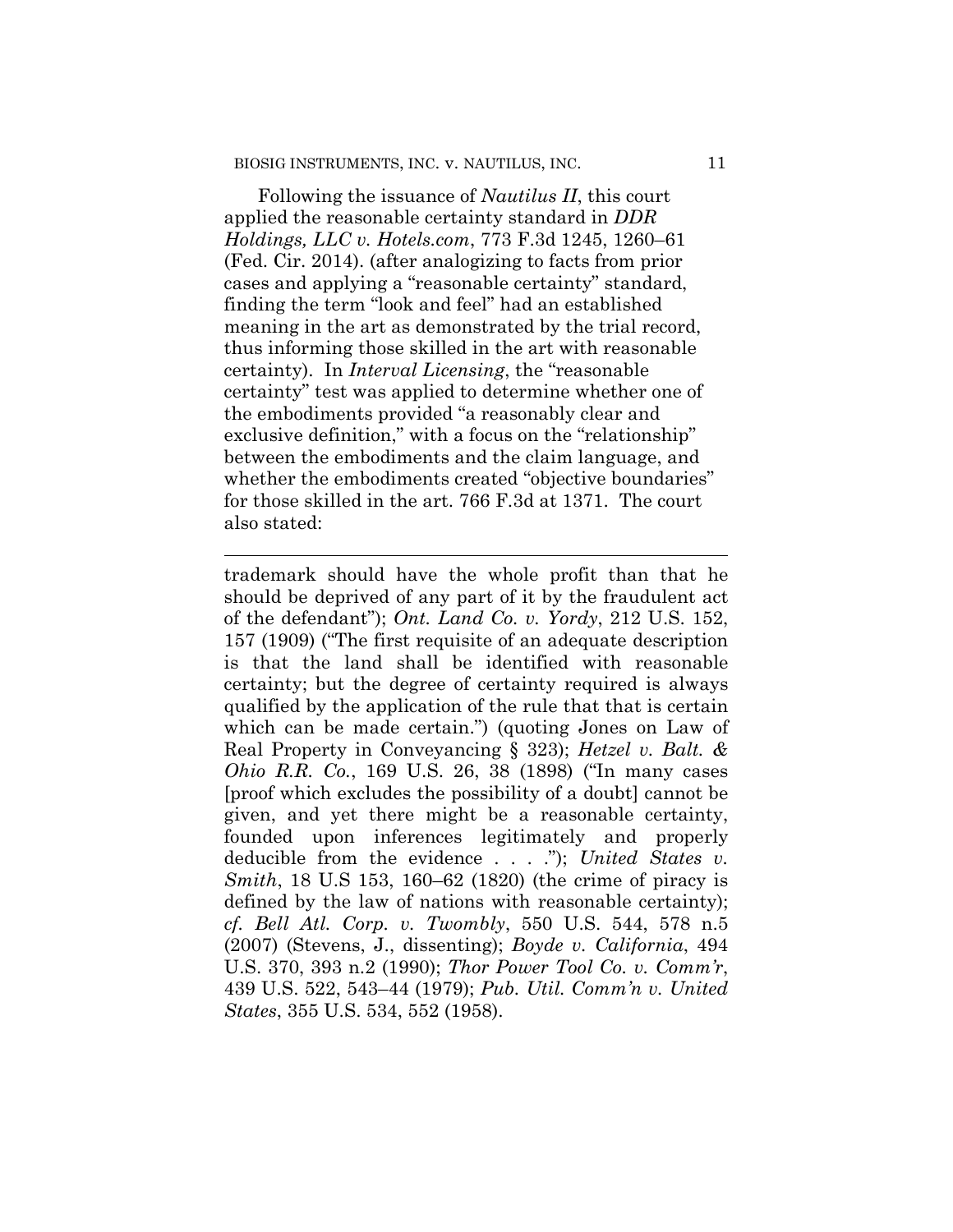We do not understand the Supreme Court to have implied in *Nautilus* [*II*], and we do not hold today, that terms of degree are inherently indefinite. . . . Although absolute or mathematical precision is not required, it is not enough as some of the language in our prior cases may have suggested to identify "*some standard* for measuring the scope of the phrase." . . . The patents' "unobtrusive manner" phrase is highly subjective, and, on its face, provides little guidance to one of skill in the art. . . . The patents contemplate a variety of stimuli that could impact different users in different ways. As we have explained, a term of degree fails to provide sufficient notice of its scope if it depends on the unpredictable vagaries of any one person's opinion.

*Id.* at 1371–72 (citations omitted); *see also Augme Techs. v. Yahoo!, Inc.*, 755 F.3d 1326, 1340 (Fed. Cir. 2014) (A limitation "clear on its face" "unquestionably meets [the *Nautilus II*] standard.").

In the wake of *Nautilus II*, judges have had no problem operating under the reasonable certainty standard. For example, Judge Bryson, sitting by designation in Texas, stated: "Indefiniteness is a legal determination; if the court concludes that a person of ordinary skill in the art, with the aid of the specification, would understand what is claimed, the claim is not indefinite." *Freeny v. Apple Inc.*, No. 2:13-CV-00361- WCB, 2014 WL 4294505, at \*4 (E.D. Tex. Aug. 28, 2014) (describing the question as whether "a person of ordinary skill can discern from the claims and specification what the bounds of the claim are with reasonable certainty"). After listing numerous fact-specific examples, Judge Bryson noted that "[c]ontrary to the defendant's suggestion, [the *Nautilus II*] standard does not render all of the prior Federal Circuit and district court cases inapplicable" and "all that is required is that the patent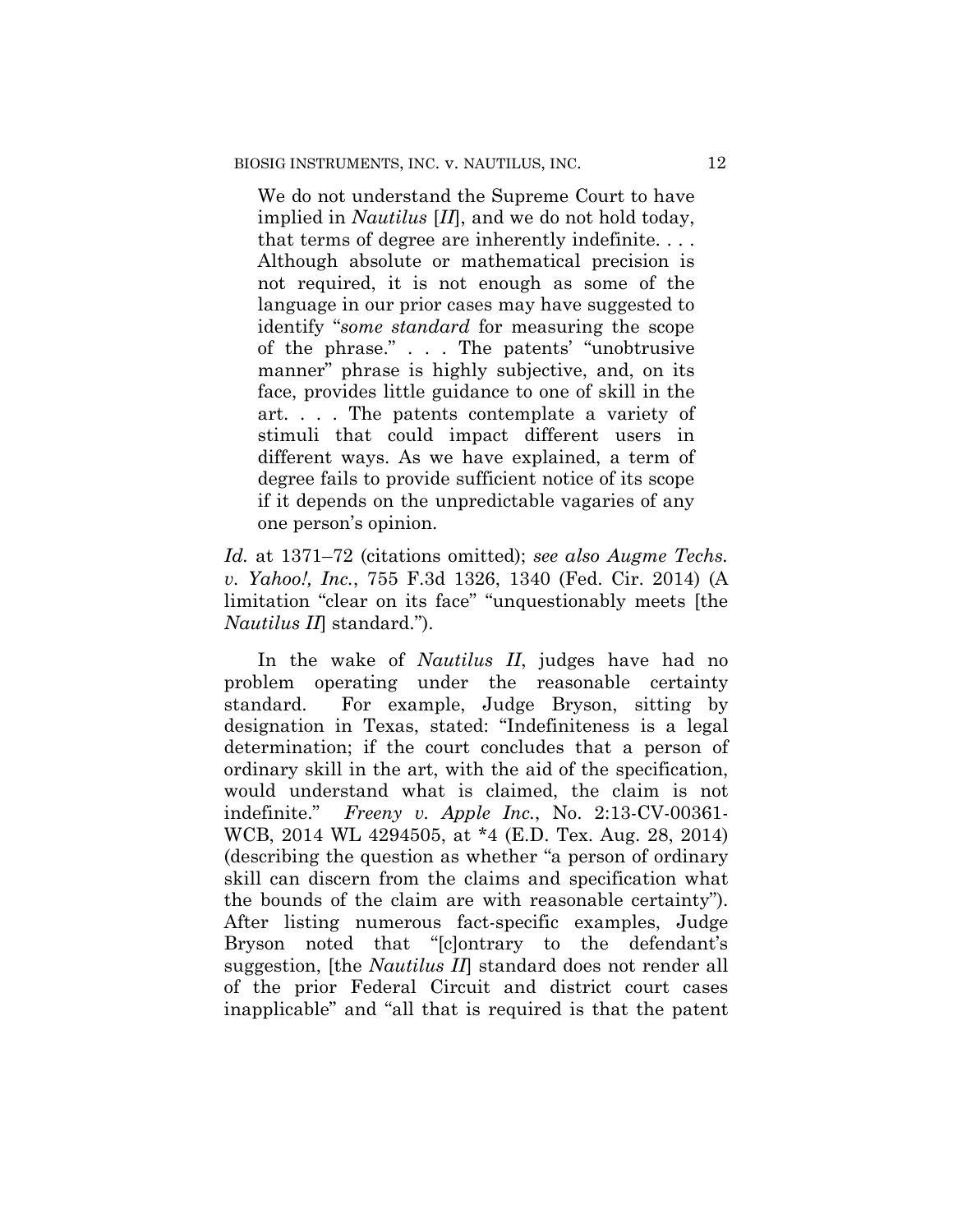apprise [ordinary-skilled artisans] of the scope of the invention." *Id.* at \*5.3

<sup>3</sup> Prior to *Nautilus II*, a number of our cases applied a reasonable certainty standard in various contexts. *See, e.g.*, *ICU Med., Inc. v. Alaris Med. Sys.*, 558 F.3d 1368, 1375 (Fed. Cir. 2009) (discussing the importation of limitations from the specification into the claims, noting that "the line between construing terms and importing limitations can be discerned with reasonable certainty and predictability if the court's focus remains on how a person of ordinary skill in the art would understand the claim terms") (quoting *Phillips v. AWH Corp.*, 415 F.3d 1303, 1323 (Fed. Cir. 2005) (en banc)). In a lost profits damages analysis, we noted the amount "need not be proved with unerring precision" and held that lost profits had been proved with reasonable certainty and that a district court finding to the contrary was clearly erroneous where the dealer profit margin was "roughly twenty-five percent of the dealer price." *Ryco, Inc. v. Ag-Bag Corp.*, 857 F.2d 1418, 1428 (Fed. Cir. 1988) (citations omitted). In *In re Clarke*, 356 F.2d 987, 992 (CCPA 1966), our predecessor court held that "where it can be concluded that facts . . . in support of a general allegation of conception and reduction to practice . . . would persuade one of ordinary skill in the art to a reasonable certainty that the applicant possessed so much of the invention as to encompass the reference disclosure, then that showing should be accepted as establishing a prima facie case of inventorship." Finally, our predecessor noted, in *Young v. Bullitt*, 233 F.2d 347, 351 (CCPA 1956), that in a priority contest in a patent interference, "[t]he question generally is whether, when all the circumstances are considered together, there is a reasonable certainty as to the identity of the product. Proof beyond a reasonable doubt is not necessary where applications were copending."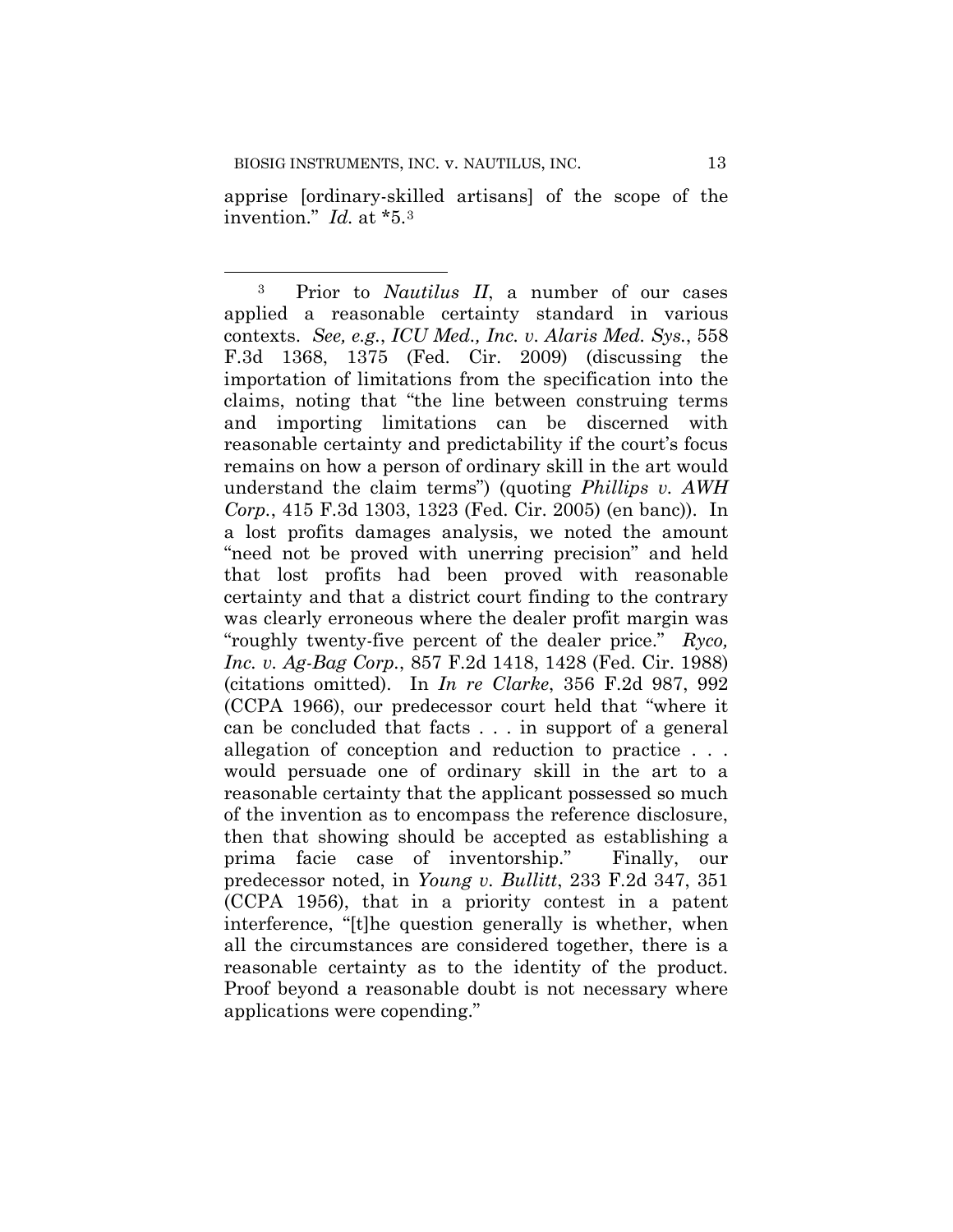## IV. Biosig's Claims Inform a Skilled Artisan With Reasonable Certainty

Considering this background, and the Supreme Court's articulated concerns in *Nautilus II* (the necessarily inexact balance between "the inherent limitations of language" and the "modicum of uncertainty" which is "the price of ensuring the appropriate incentives for innovation," on the one hand, and, on the other, enough precision "to afford clear notice of what is claimed"), we conclude that Biosig's claims inform those skilled in the art with reasonable certainty about the scope of the invention. *Nautilus II*, 134 S. Ct. at 2128–29 (internal quotation marks and citations omitted). As we have stated in the past, "[t]he degree of precision necessary for adequate claims is a function of the nature of the subject matter." *Miles Labs., Inc. v. Shandon, Inc.*, 997 F.2d 870, 875 (Fed. Cir. 1993) (citing *Hybritech Inc. v. Monoclonal Antibodies*, Inc., 802 F.2d 1367, 1375 (Fed. Cir. 1986)).

On certiorari, the Supreme Court "express[ed] no opinion on the validity of the patent-in-suit" but rather instructed this court "to decide the case employing the standard we have prescribed." *Nautilus II*, 134 S. Ct. at 2124.

As an initial matter, since our decision in *Nautilus I*, the Supreme Court determined in *Teva Pharmaceuticals USA v. Sandoz* that "when the district court reviews only evidence intrinsic to the patent (the patent claims and specifications, along with the patent's prosecution history), the judge's determination will amount solely to a determination of law, and the Court of Appeals will review that construction de novo." 135 S. Ct. at 841. However, "when the district court looks beyond the intrinsic evidence and consults extrinsic evidence, for example to understand the relevant science, these subsidiary fact findings are reviewed for clear error."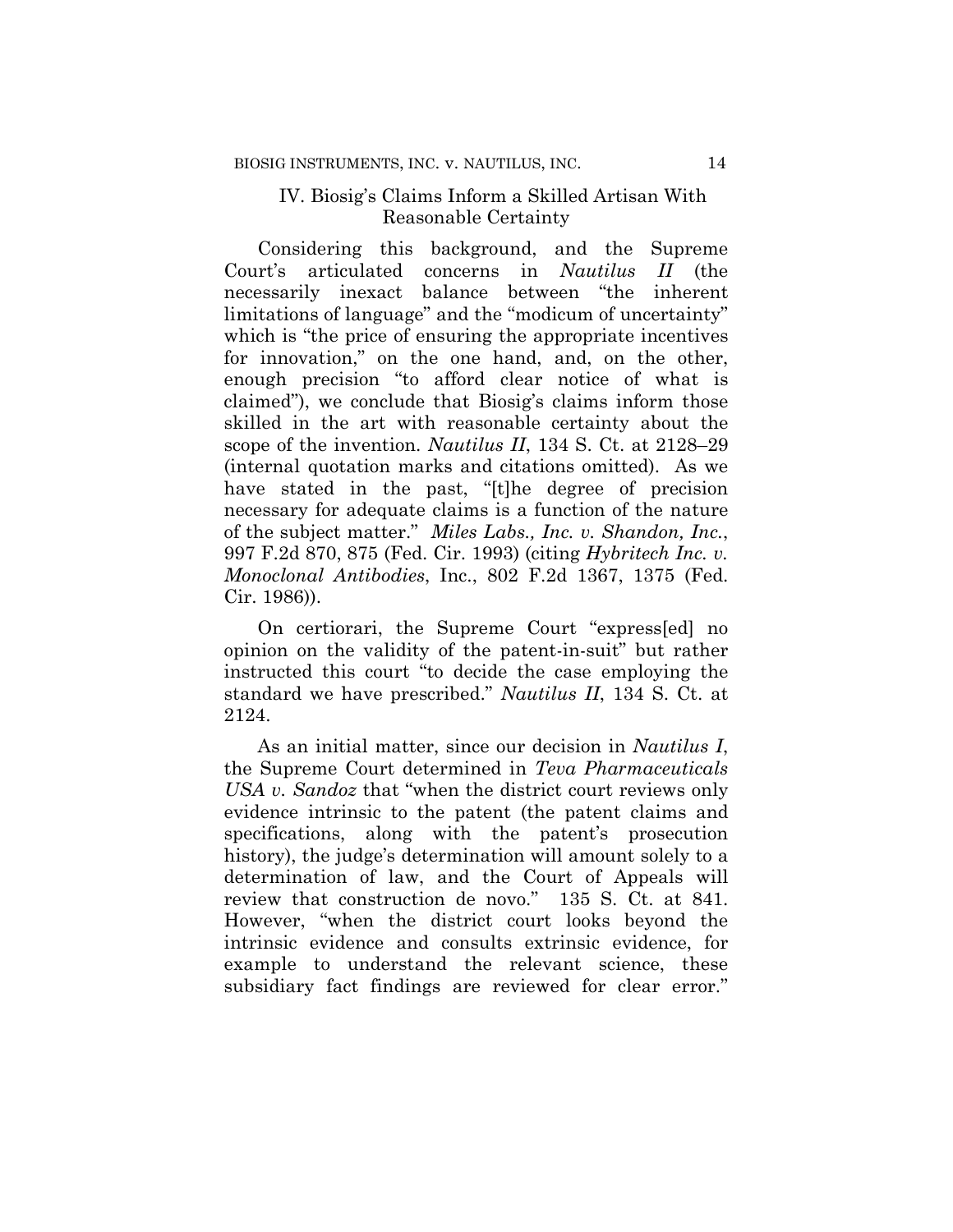*Enzo Biochem Inc. v. Applera Corp.*, No. 2014-1321, 2015 WL 1136421, at \*4 (Fed. Cir. Mar. 16, 2015).

Our prior analysis primarily relied on intrinsic evidence and we found the "extrinsic evidence underscores the intrinsic evidence." *Nautilus I*, 715 F.3d at 901. We revisit the intrinsic evidence here to make clear that a skilled artisan would understand with reasonable certainty the scope of the invention.

In relevant part, we noted an ordinarily skilled artisan would be able to determine this language requires the spaced relationship to be neither infinitesimally small nor greater than the width of a user's hands. Specifically, we stated:

[T]he district court is correct that the specification of the '753 patent does not specifically define "spaced relationship" with actual parameters, e.g., that the space between the live and common electrodes is one inch. Nevertheless, the '753 patent's claim language, specification, and the figures illustrating the "spaced relationship" between the live and common electrodes are telling and provide sufficient clarity to skilled artisans as to the bounds of this disputed term. For example, on the one hand, the distance between the live electrode and the common electrode cannot be greater than the width of a user's hands because claim 1 requires the live and common electrodes to independently detect electrical signals at two distinct points of a hand. On the other hand, it is not feasible that the distance between the live and common electrodes be infinitesimally small, effectively merging the live and common electrodes into a single electrode with one detection point. *See* '753 patent col. 3 ll. 26–31 (describing how each hand is placed over the live and common electrodes so that they are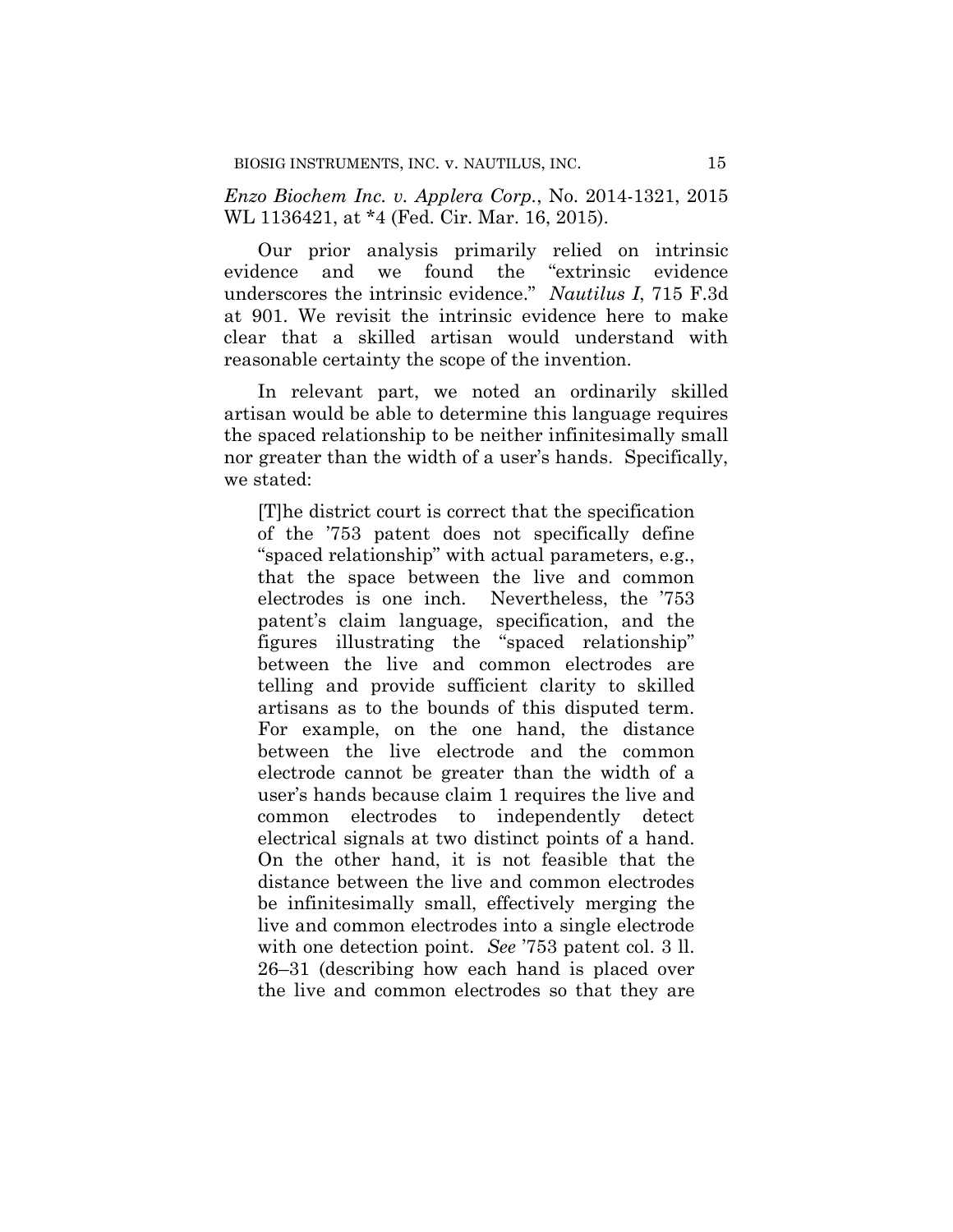"in physical and electrical contact with both electrodes").

### *Nautilus I,* 715 F.3d at 899.

The prosecution history further illustrates that the term is not indefinite. In *Nautilus I*, we considered the functionality of the claimed heart rate monitor as recited in claim 1, "which provided the basis for overcoming the PTO's office action rejections during the reexamination." *Id.* Specifically, claim 1 provides, in part:

whereby, a first electromyogram signal will be detected between said first live electrode and said first common electrode, and a second electromyogram signal, of substantially equal magnitude and phase to said first electromyogram signal will be detected between said second live electrode and said second common electrode; so that, when said first electromyogram signal is applied to said first terminal and said second electromyogram signal is applied to said second terminal, the first and second electromyogram signals will be subtracted from each other to produce a substantially zero electromyogram signal at the output of said difference amplifier.

*Id.* col. 5 ll. 48–61. This "whereby" clause describes the function of substantially removing EMG signals that necessarily follows from the previously-recited structure consisting of the elongate member, the live electrode, and the common electrode. *Id.* col. 5 ll. 42–47. As we described in *Nautilus I*,

[t]he EMG signal is detected between the live and common electrodes, which are in a "spaced relationship" with each other. Even more significantly, the PTO examiner found this function to be "crucial" as a reason for overcoming the cited prior art and confirming the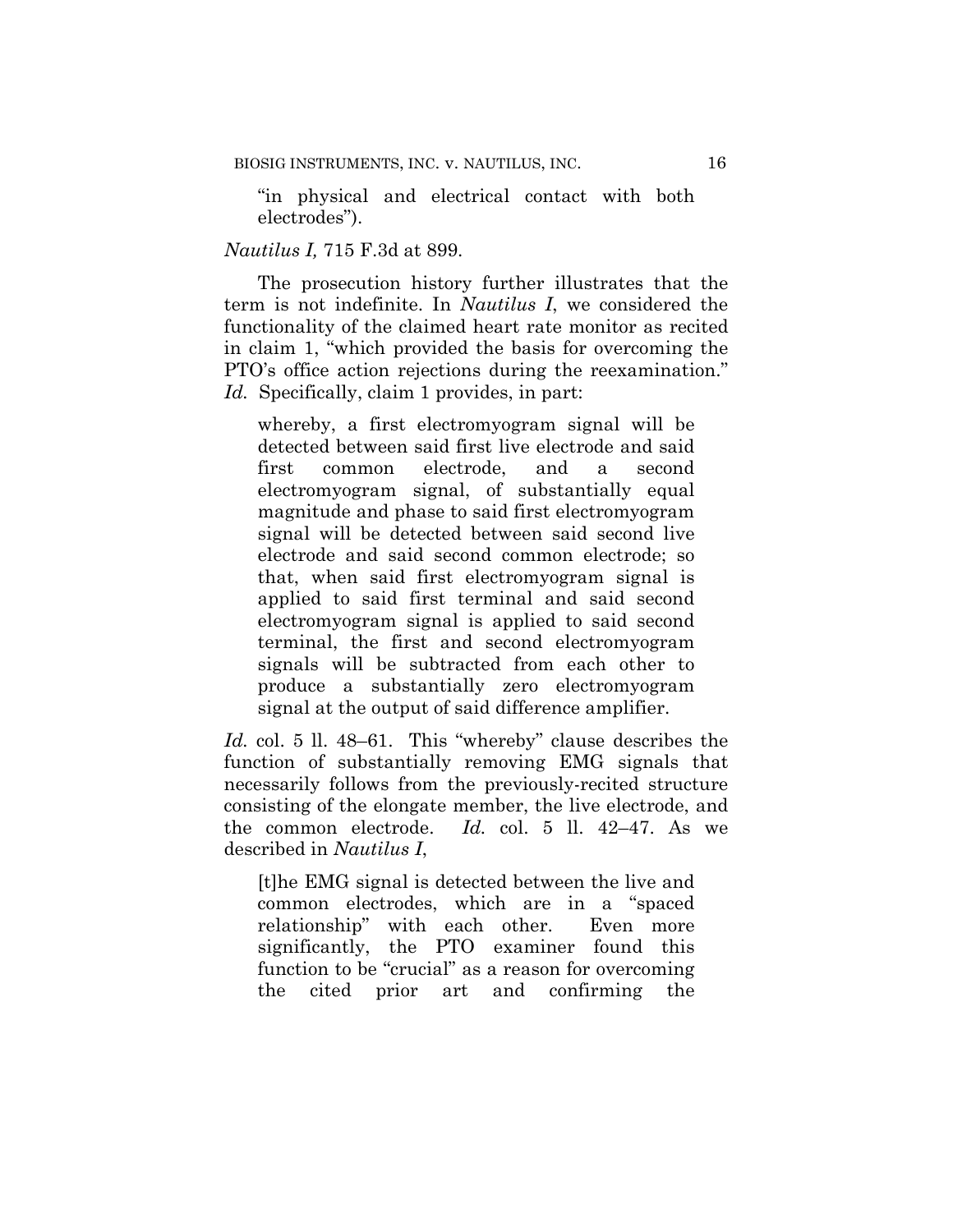patentability of the asserted claims upon reexamination. J.A. 139–46. Thus, the recitation of this function in claim 1 is highly relevant to ascertaining the proper bounds of the "spaced relationship" between the live and common electrodes. *See Hoffer v. Microsoft Corp.*, 405 F.3d 1326, 1329 (Fed. Cir. 2005) (per curiam) ("[W]hen the 'whereby' clause states a condition that is material to patentability, it cannot be ignored in order to change the substance of the invention.").

*Nautilus I*, 715 F.3d at 900. Not only is the recitation of this function in claim 1 "highly relevant" to ascertaining the boundaries of the "spaced relationship" between the live and common electrodes, it shows

a skilled artisan could apply a test and determine the "spaced relationship" as pertaining to the function of substantially removing EMG signals. Indeed, the test would have included a standard oscilloscope connected to both the inputs and outputs of the differential amplifier to view the signal wave forms and to measure signal characteristics. With this test, configurations could have been determined by analyzing the differential amplifier input and output signals for detecting EMG and ECG signals and observing the substantial removal of EMG signals from ECG signals while simulating an exercise.

*Id.* at 900–1.

As discussed in detail in *Nautilus I*, during prosecution, Biosig also presented evidence in the form of a declaration by the inventor, Mr. Gregory Lekhtman. *See 01 Communique Lab., Inc. v. LogMeIn, Inc.*, 687 F.3d 1292, 1298 (Fed. Cir. 2012) (considering statements made during reexamination as intrinsic evidence for purposes of claim construction). Mr. Lekhtman argued that when "configuring the claimed heart rate monitor, skilled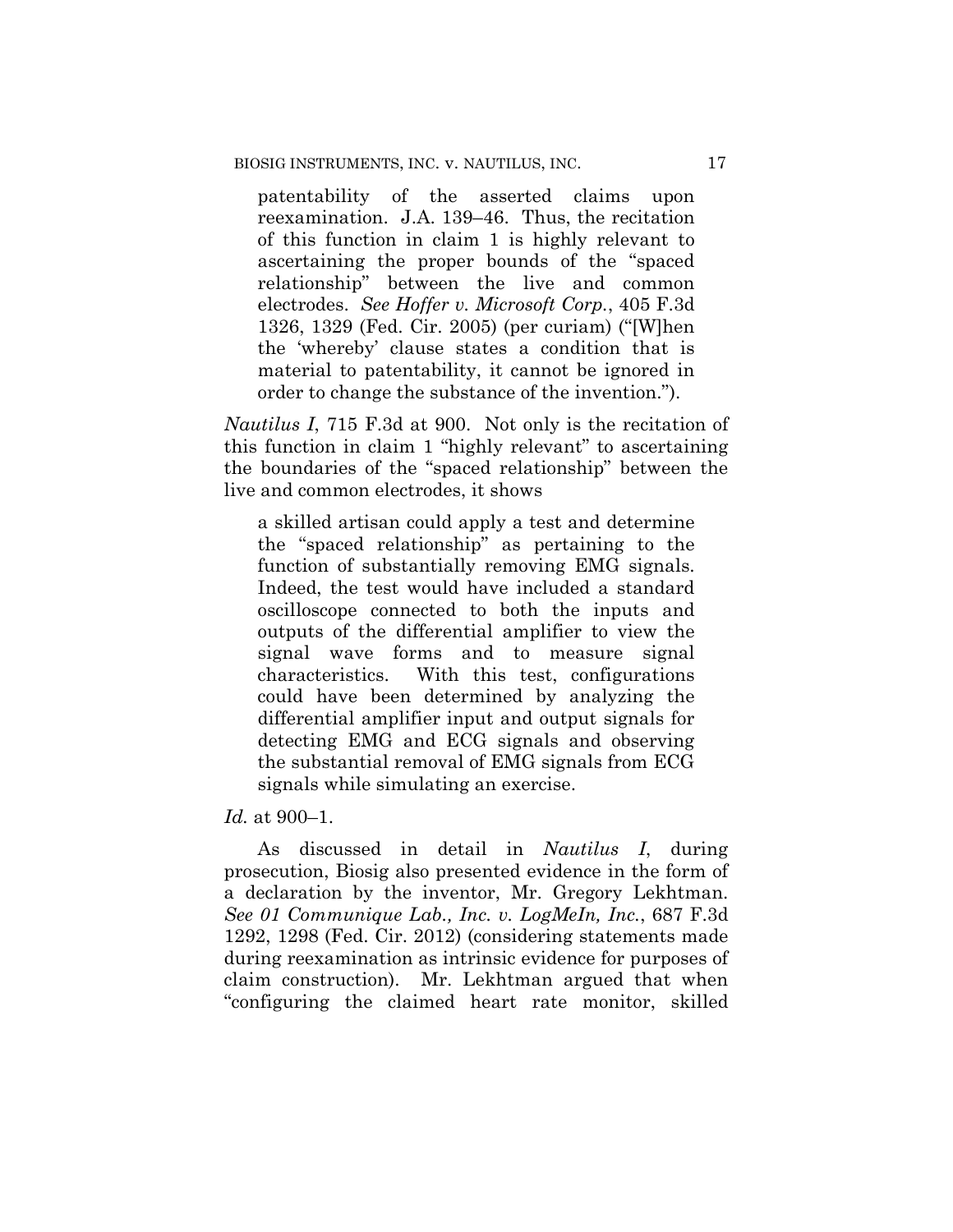artisans can determine the 'spaced relationship' between live and common electrodes by calculating the point in which EMG signals are substantially removed." *Nautilus I*, 715 F.3d at 900. As we explained, Mr. Lekhtman testified:

[T]he strength of an EMG signal measurement is proportional to the space between the active and ground electrode and the size of the electrodes. J.A. 194–95. . . . [I]t was common knowledge for skilled artisans in 1992 that EMG potentials on each hand would be different, and that the '753 patent requires a configuration of the detectors that produce equal EMG signals from the left and right hands. J.A. 200. This equalization or balancing . . . is achieved by detecting EMG signals on the left and right palms, which are delivered to a differential amplifier in the EMG measuring device. Available design variables are then adjusted until the differential output is minimized, i.e., close to zero, and the ECG to EMG ratio is determined to be sufficient for an accurate heart rate determination. J.A. 200–01.

## *Id.*

In this case, a skilled artisan would understand the inherent parameters of the invention as provided in the intrinsic evidence. The term "spaced relationship" does not run afoul of "the innovation-discouraging 'zone of uncertainty' against which [the Supreme Court] has warned," and to the contrary, informs a skilled artisan with reasonable certainty of the scope of the claim. *Interval Licensing*, 766 F.3d at 1374 (quoting *Nautilus II*, 134 S. Ct. at 2130).

#### CONCLUSION

We conclude the "spaced relationship" phrase "inform[s] those skilled in the art about the scope of the